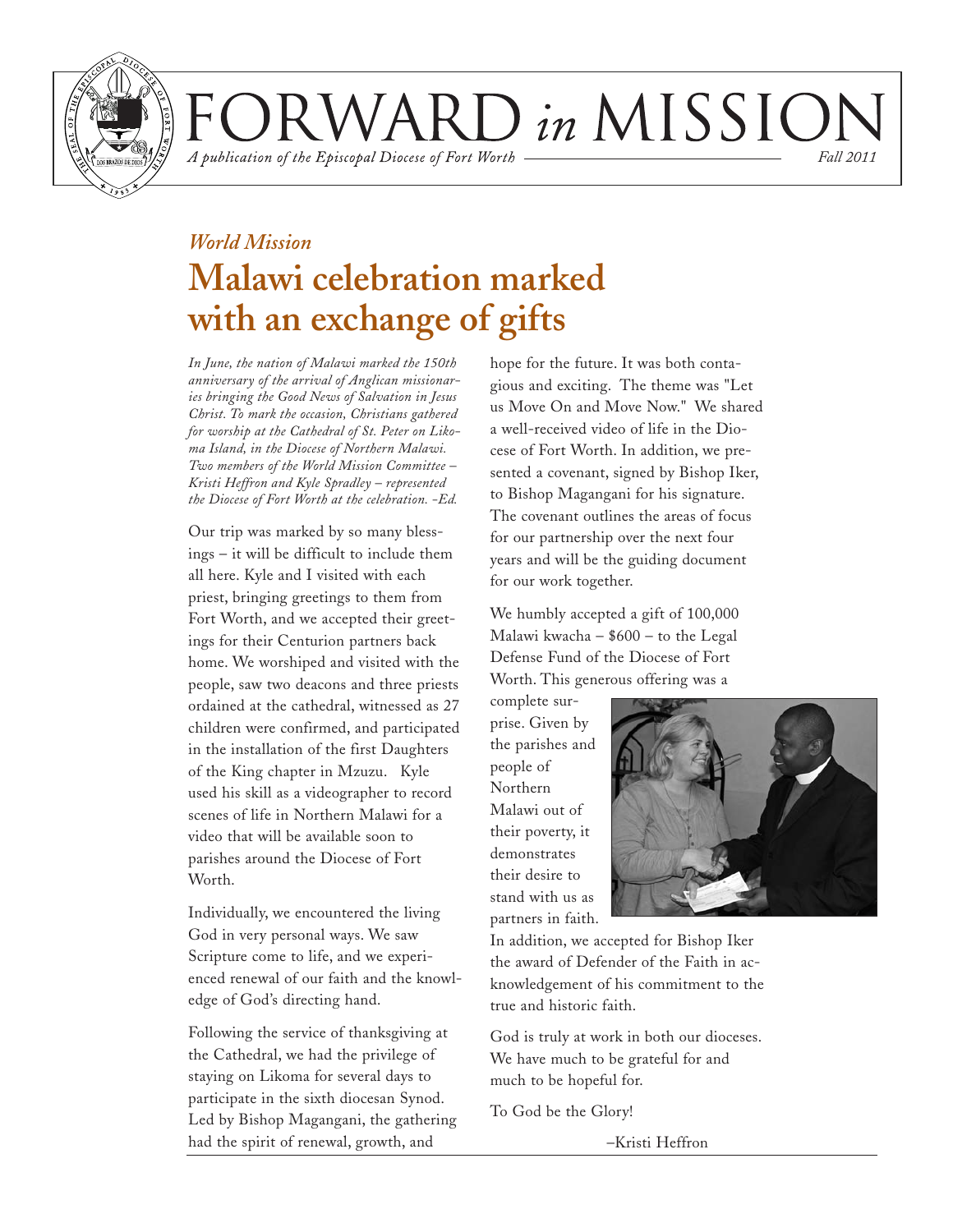## *Our Assisting Bishop* **Bishop Wantland becomes first Chief Justice of Seminole Nation Supreme Court**

In August the Rt. Rev. William Wantland, assisting bishop of our diocese, was sworn in as head of a panel of Supreme Court Justices for the Seminole Nation. The court is being reinstated for the first time since Oklahoma attained statehood. The Hons. Joe Taylor and Kelly Stoner were sworn in



as Justices, with Bishop Wantland as Chief Justice. Also at the ceremony the Hon. Greg Bigler took his oath as District Judge.

The Seminole Nation was established as an independent Indian Nation on Aug. 7,

1856, after the government-mandated migration known as the Trail of Tears, and the formal merger that made Seminoles a part of the Creek Nation. At the time, the Seminoles had their own Constitution, written in Seminole.

In preparation for Oklahoma Statehood in 1907, Congress greatly reduced the authority of what were known as the Five Civilized Tribes. Among the changes, the tribal courts were abolished.

A native Oklahoman, Bishop Wantland is a citizen of the Seminole Nation and a member of the Tusekia Harjo Band of the Nation. He graduated from Seminole High School in 1952 and earned his undergraduate degree from the University of Hawaii. In 1964 he graduated from the school of law at Oklahoma City University. That same year the Seminoles began working on a new Constitution. He was appointed to the Constitutional Committee the following year; a referendum vote on the Constitution was taken in 1969.

"It was overwhelmingly adopted," he recalls, "restoring the right to elect our Chief." While there still was no court system, the government provided for an Attorney General, and Bishop Wantland filled this position for eight years, until 1977.

At the same time, he was called to the Episcopal priesthood and was ordained in 1970. Fr. Wantland earned a Doctorate in Religion in 1976. He served at churches in Seminole and Holdenville before becoming rector of St. John's in Oklahoma City. In 1980 he was elected Bishop of the Diocese of Eau Claire (Wisconsin) and served 19 years. He lectured in canon law at Nashotah House Seminary, and he was Vice President of the Episcopal Chancellors' Network from 1987 to 1996. Following his retirement from Eau Claire, he served a year as Bishop of the missionary diocese of Navajoland.

In 1993 Congress passed legislation supporting tribal courts. The Seminole Nation utilized the Code of Federal Regulations Court of Indian Offenses, a Federal Court authorized to handle limited kinds of cases, and Bishop Wantland has served as the court's Magistrate for the past five years.

In 2008 the Seminole Nation amended its Constitution to providing for a tribal court system, with a District Court and a Supreme Court. It received Federal approval in 2010. The court system has funding from the tribal General Council.



"In June, the Principal Chief appointed, and the General Council approved, a District Judge and three Supreme Court Justices. I was named by the other Justices as the first Chief Justice of the Supreme Court of the Seminole Nation for a term of two years. The court system will formally take over all judicial operations in October."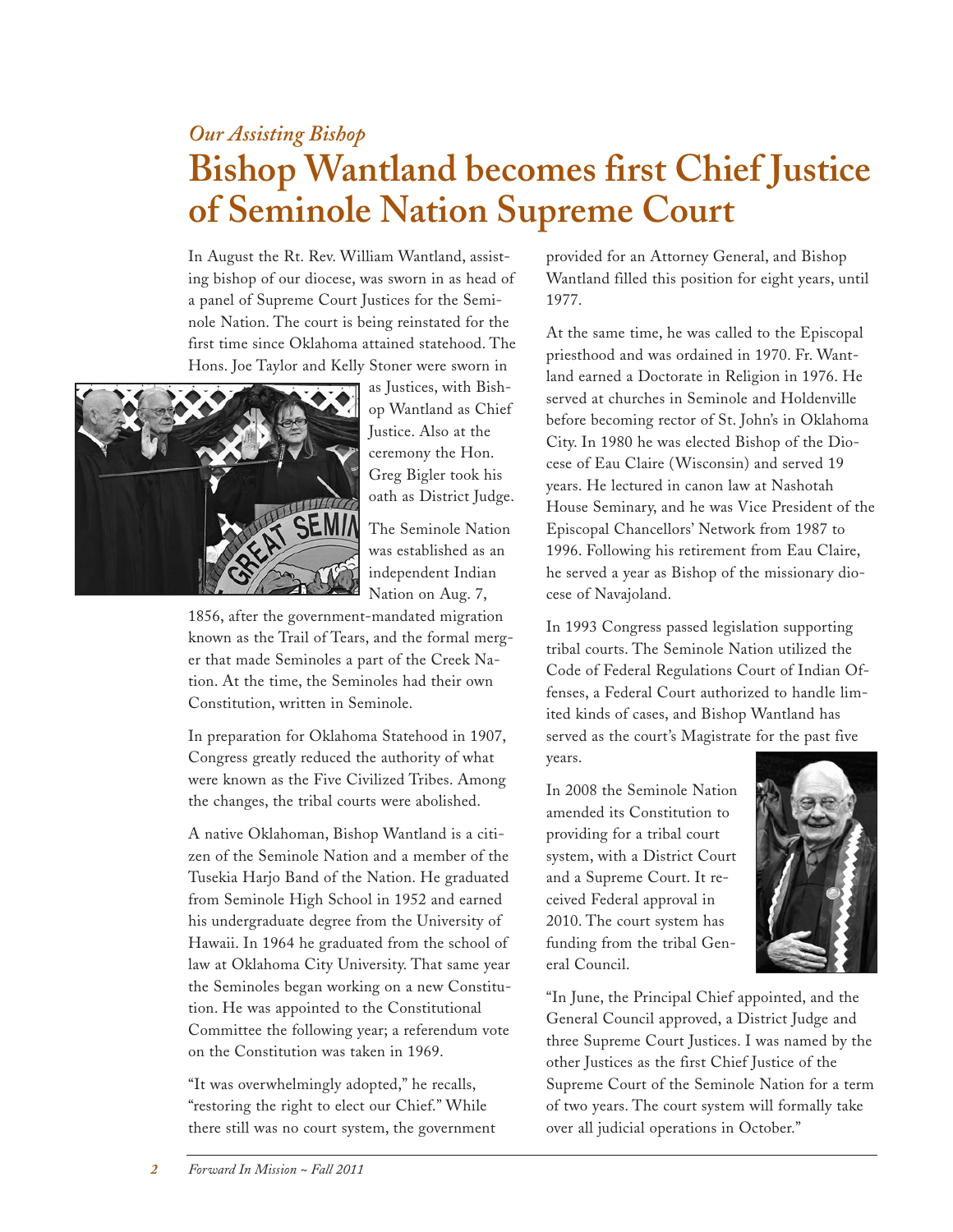## *Capacitando a los santos para el ministerio (Equipping the saints for ministry)* **Iglesia San Miguel hosts first Spanish-language Faith Alive! weekend**

For over 40 years, Faith Alive has conducted renewal weekends at Episcopal and Anglican churches. In recent years, a few of these have included translation services for Spanish speakers. The first all-Spanish weekend took place in June, at Iglesia San Miguel, right here in the Diocese of



Fort Worth.

What's Spanish for "Faith Alive"? *Fe Viva!*

With an average Sunday attendance of over 260,

San Miguel is based in a ranch-style home on a corner lot in economically-challenged Southeast Fort Worth. Under the watchful eye of Fr. Sergio Diaz, vicar of the congregation, all the renovation work on the property has been done by church members – including the transformation of a former three-car garage into worship space.

Faith Alive team leader Tom Kay worried that the small capacity of the converted garage and other buildings "might present some logistical problems," but Fr. Diaz arranged for several tents to be erected on the lawn, and 300 participants, including 64 children, were comfortably accommodated.

The vicar began planning for the Fe Viva weekend in late 2010. From the first meeting, says Kay, "the



Spirit of the Lord was abundantly present ... and intensified through the planning process.

"Fr. Diaz' team, led by Veronica Castillo, was one of the best-organized and devoted groups that I

have been associated with. They began sharing freely at committee meetings weeks before the scheduled weekend."

For the June 8-10 event, the leadership team came from Wisconsin, Florida, and South Carolina – many at their own expense. Fr.



Diaz asked members of Christ the Redeemer and St. Andrew's, Fort Worth, to assist by serving meals and looking after children. The vicar also raised the considerable funds needed to underwrite the weekend. Kay says it was the best Faith Alive weekend he has ever attended, and he chalks it up to the Holy Spirit and "Fr. Diaz' great love for this church, his holy pride in their accomplishments, and their desire for the Lord."

About a week after the *Fe Viva!* weekend, the leadership team received a note of thanks from Zeneyda Sanchez-Ruiz, a volunteer from Florida.

"I am thankful to God and to you all for having been chosen to work on this Faith Alive weekend," she wrote. "For me, who supposedly was going to work and give a testimony of my faith to others, the most beautiful testimony was the one that I received from all those present.

"There was companionship, joy, love, humility, smiling, and immense desire to serve others. I went to give, but in reality came away with more faith in my heart than I had taken there. I came away convinced that I lived in the church of God, where we share pain and joy in harmony one with another, and practice brotherly love with compassion, love and humility."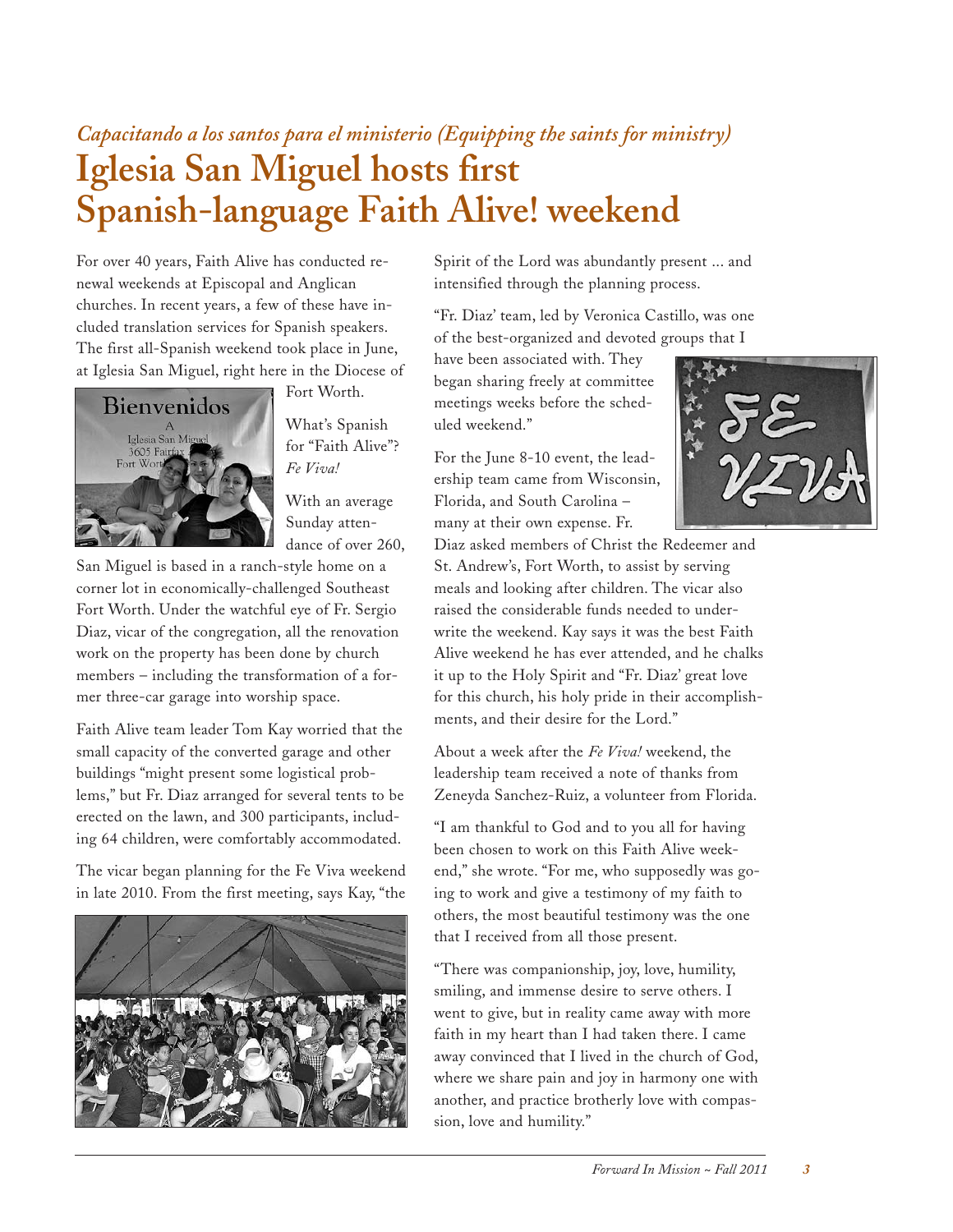# **Around the Diocese**

#### *Diocesan Men's Retreat*

The Brotherhood of St. Andrew is sponsoring a retreat for men on Friday and Saturday, Oct. 7 & 8, at Camp Crucis. The theme for the 24-hour getaway is "Overcoming Adversity." . Plan to arrive around 7 p.m. on Friday, then relax and enjoy the program on Saturday, with great talks, good food, and a closing Eucharist to bless you before you go. The cost is \$75. Download a sign-up form from the diocesan Web site at fwepiscopal.org, or contact Joseph Francis at joe-francis@att.net.

#### *Ordinations scheduled*

Two transitional deacons will be ordained to the priesthood during September. Each service



will take place in the congregation where these young men are serving as diocesan curates. Deacon Alan Horton will be ordained at 10 a.m. on Saturday, Sept. 17, at the

Church of St. Peter & St. Paul in Arlington. Deacon Mark Polley's ordination is set for Wednesday, Sept. 21, at 7 p.m. at the Lockheed Martin Recreation facility on Bryant Irvin Road in Fort Worth, where the congregation of Christ the Redeemer worships each Sunday.

#### *Day of Discernment*

For those who would like guidance in discerning a call to the permanant diaconate, a Day of Discernment will be offered Saturday, Sept. 24, at St. Peter & St. Paul Church in Arlington. The

### *Pilgrim in the Internet age*

Fr. Christopher Cantrell, the rector of Church of



the Holy Apostles in Fort Worth, is on sabbatical leave this fall in order to make a pilgrimage to the Shrine of the Apostle James at Santiago de Compostela in Northern Spain. James, who is known as Santiago to the

Spanish, was the brother of the Apostle John. Compostela has been one of the three great Christian pilgrimage destinations since the Middle Ages, the other two being Jerusalem and Rome. Fr. Cantrell's route, the Camino Frances, begins on the French side of the Pyrenees. He will travel on foot roughly 500 miles to Compostela in 35 days. You may follow his progress on his blog, at apostolicity.blogspot.com.

The Way of St. James has been traveled for over 1,000 years, even in time of war. The route ends in the northwest corner of Spain at the Santiago de Compostela Cathedral, where a pilgrims' Mass is said daily. Hanging on a pulley from the cathedral's dome is the world's largest thurible (censer), which can carry 80 lb. of incense and charcoal as it swings through the nave.

program runs from 9 a.m. to 3 p.m. To sign up, please contact Deacon Lana Farley at dnlana@prodigy.net.

### *On mission to the Crescent City*

Two diocesan youth groups undertook mission trips to



New Orleans this summer: a high school team from St. Peter & St. Paul, Arlington, (pictured at left) and a team from Church of the Good Shepherd,

Granbury (right). Congratulations to all our summer missioners! We are proud of you.

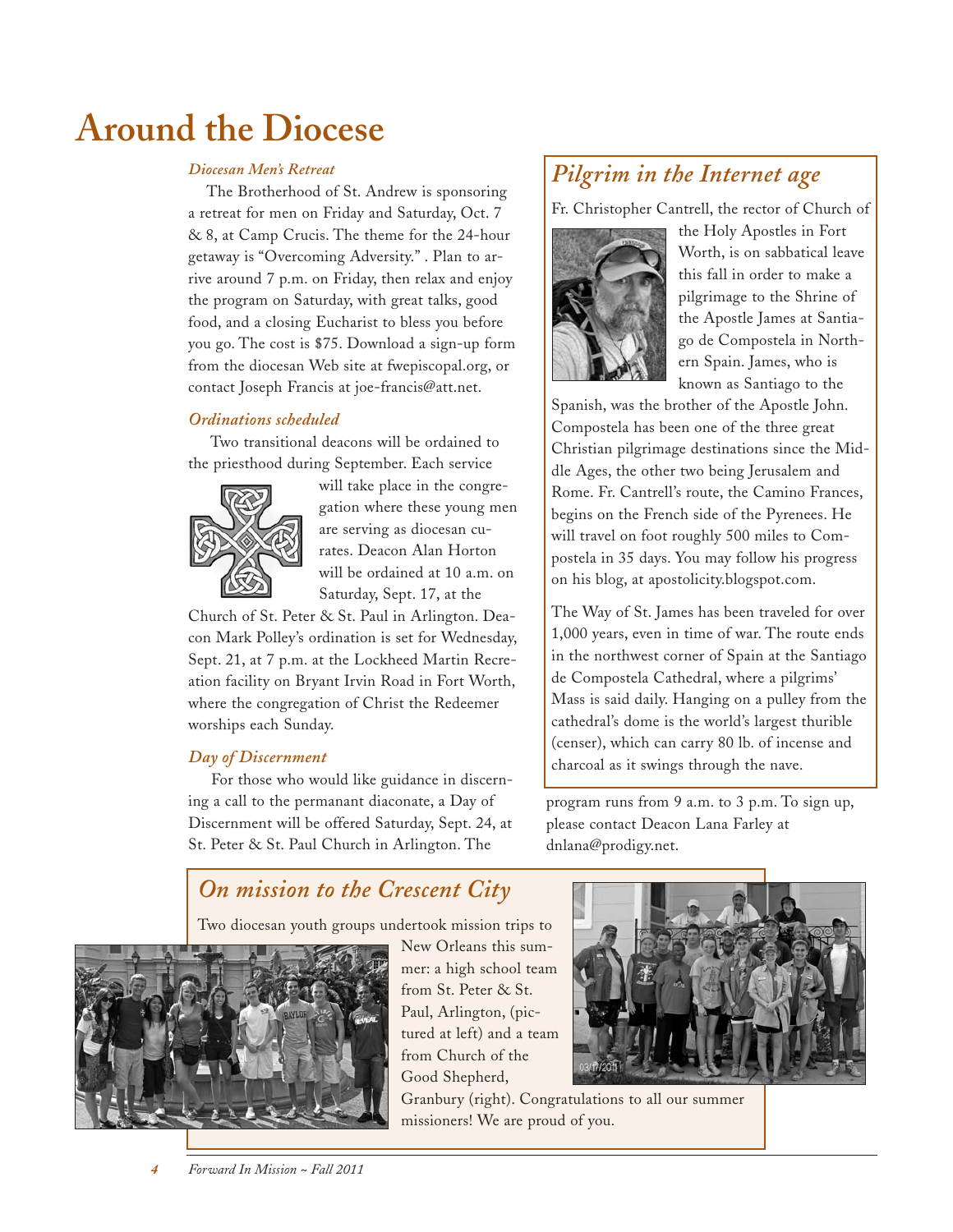# **Around the Diocese**

#### *Lift high the cross*

The congregation of St. Gabriel's Church in Springdale, Ark., added a handsome steeple –

topped by a cross – to the church building this summer. The building, which was moved to the site in the 1980s, sits atop an undercroft that serves as its parish hall (and occasional tornado shelter). The property also includes an office, rectory, and a for-



mer tool shed that has been converted to a tiny chapel for weekday services.

#### *Sisters in prayer*

A new chapter of the Daughters of the Holy Cross was installed recently in Wichita Falls. Like



the Daughters of the King, the order asks members to commit to daily prayer. Organized under the auspices of the Anglican Church in

North America, the Good Shepherd chapter has selected Deacon Melody Crabb as its chaplain. Fr. Scott Wooten conducted the inaugural service.

#### *Golf tournament sets record*

A capacity crowd of 258 enthusiastic golfers



turned out for the 11th Annual Bishop Iker Challenge Golf Tournament at Squaw Valley Golf Course in Glen Rose on Friday, June 3. This year's tournament raised \$35,500, funding capitol improvements at Camp Crucis and provid-

ing 50 scholarships for youngsters to attend Summer Camp sessions.

The team of John Hall, Ian Hall, Brandt Brownlee and Doug Stokes was the overall tournament winner, with a score of 54. There was a great turnout for the Senior Flight, which was offered this year for the first time. The winning team members in that flight were Bill Hipp,

Wayne Hill, Ben Everett and Everett Frizzell,

who came in with a score of 63.

Again, we offer many thanks to the wonderful volunteers, sponsors, donors, and golfers whose support made this event our best ever. There are many great pictures of the tournament on the diocesan flickr page. Find the link at fwepiscopal.org and print any you'd like.



*The 2011 tournament champs*

Don't forget to mark your calendars to play in the next Iker Challenge tournament, on June 1, 2012!

### **2011 ECW CONGRESS** *Saturday, Oct. 8 St. Andrew's, Grand Prairie*

All clergy and women of the diocese are invited to attend this annual gathering of the diocesan Altar Guild, Daughters of the King, and parish ECW members. This year's guest speaker is the Rev. Dr. Gordon Schroeder of Church of the Resurrection in Flower Mound, Texas. Coffee hour and registration begin at 9 a.m. and business will conclude by 3 p.m.

> **Holy Eucharist 9:30 a.m.** The Rt. Rev. Jack L. Iker, *Celebrant*

Installation of ECW Officers ARDF Ingathering

**Speaker: 11:15 a.m.**

**Lunch: 12:30 p.m.**

#### **Business Meeting: 1:30 p.m.**

The cost of lunch is \$18. Please make checks payable to the Episcopal Diocese of Fort Worth and send to the attention of Jane Coffee at St. Andrew's Church, 727 Hill Street, Grand Prairie, 75050.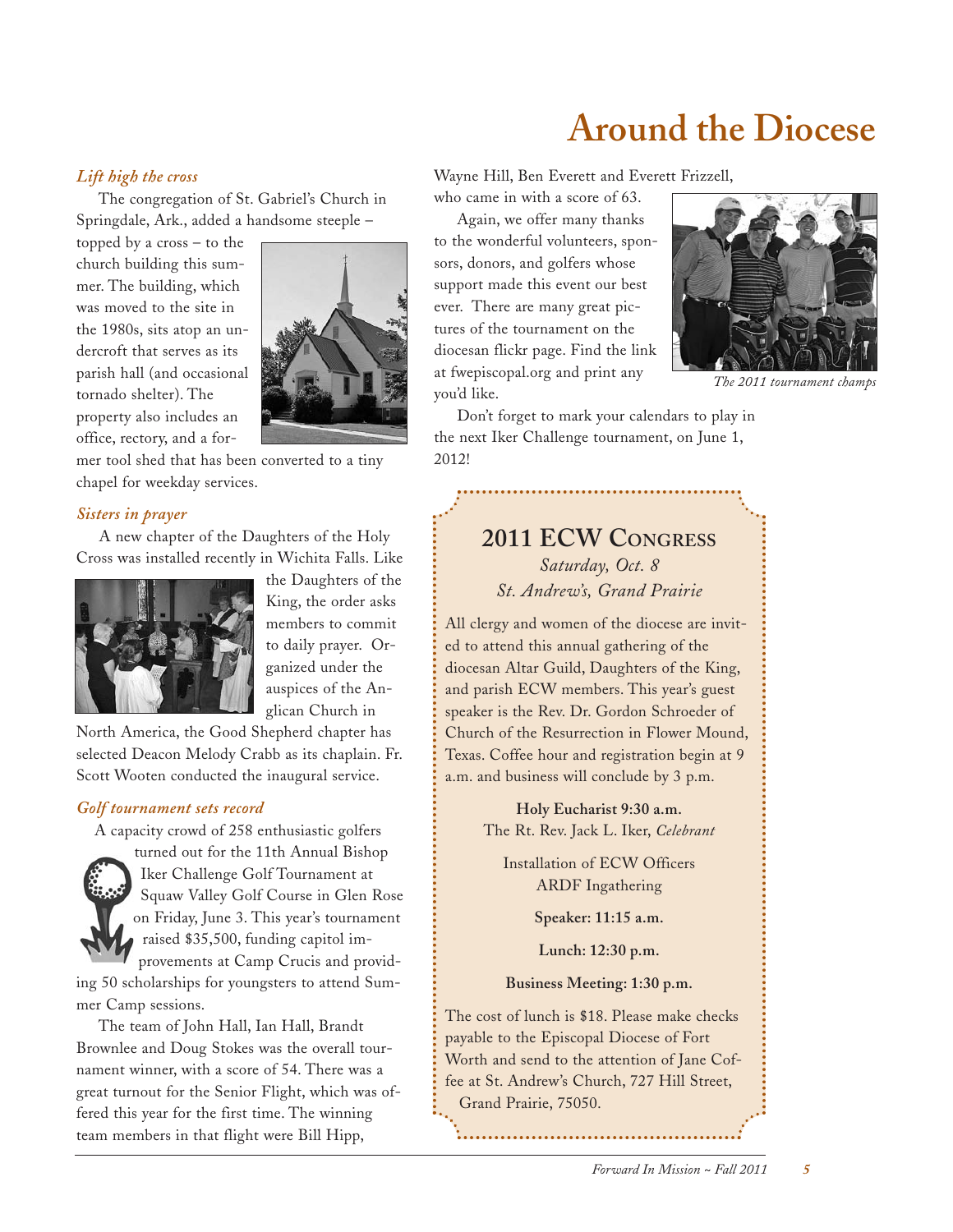## *In our Companion Diocese of Northern Mexico* **Ministry to children continues at La Gran Familia**

*by Barbara Hautanen, Chair, Mexico Subcommittee of the World Mission Committee*

In June a team of three – Dean Hautanen, Jas Kirkwood, and Raymond Cervantes – visited La Gran Familia children's home and day care center in Cuahtemoc, Mexico. They found all the children well and excited about the end of the school year and begin-

ning of summer.



*A growing familia: Pictured above, four youngsters pose with a brochure featuring a picture of themselves taken several years ago. It's a joy to see how they have flourished.*

This was Raymond's first trip to LGF. A member of St. Vincent's Cathedral in Bedford and a professional videographer, he was there to tape material for a new DVD about La Gran

Familia. Ray was overwhelmed by the loving, nurturing ministry there. Upon his return he said that he had always understood that the orphanage was a part of God's plan, but "you have to be there to realize what a gift it really is. God is most certainly present there. He is evident in the staff, the church, and in the children themselves." Watch for the video soon on the World Mission Web site: www.fwworldmission.org.

#### *Sponsor a child at LGF*

Also, you might visit www.fwworldmission.org and click on Diocesan Relationships to view some new photos and to read news of the St. Paul's Ministry Sponsor-a-Child Program. Some of the children have been sponsored already; others are partially sponsored. For this, we thank God for your generosity.

School is not free in Mexico. There are costs for tuition, uniforms, and supplies. If you have children of school age, I know you can relate! At LGF, the total cost for school, medical expenses, food, transportation, and more for one child for one school year is \$1500. Such a deal! If you feel called to donate, please download the brochure from our Web site, fill it out, and mail it to the diocesan office. (Be sure to put St. Paul's Ministry in the memo line.) There is no deadline.

#### *Pray for them as they pray for us*

Prayers are always welcome! The children pray for our diocese every just before bed. They also pray for us before meals. I have heard them in say in English, "God bless the americanos!"

May God continue to bless *La Gran Familia!*

### *Brick trails planned for Camp Crucis*

Two brick pathways, leading from the office and dining areas up to St. John's Chapel and Bishop Iker



Hall, are envisioned by the Camp Crucis Board of Managers. The five-foot-wide walkways will be lined with native landscaping and benches. Commemorative bricks are available in two sizes – for \$50 and \$75 each – and can be customized with up to four lines of engraving. Download an order form from the diocesan Web site at www.fwepiscopal.org. The bricks make wonderful gifts for remembering people, occasions, Scripture verses, and God's many blessings.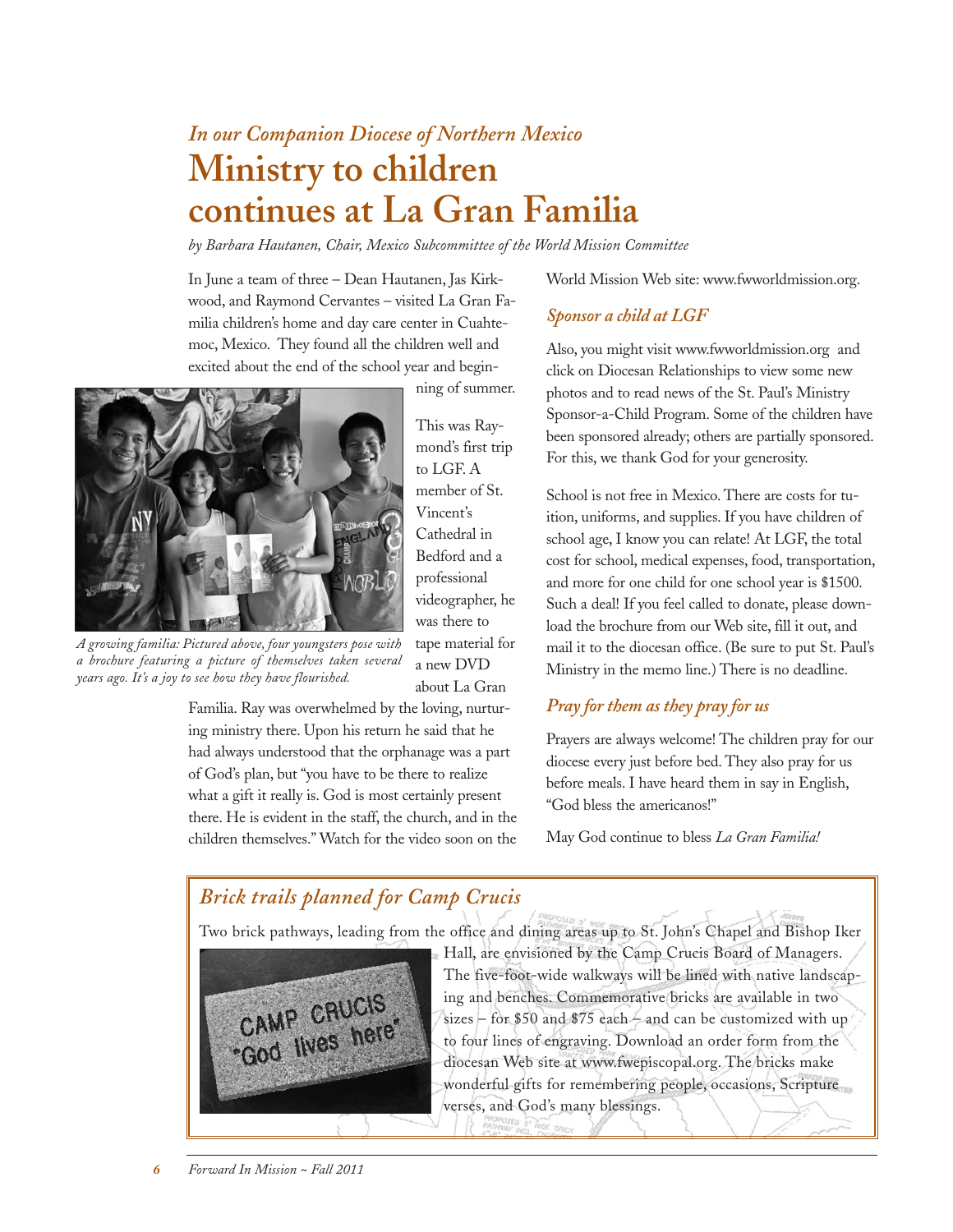### *Middle schoolers on mission* **It was hot, but these hearts were warmer**

*by Fr. Jonathan Ogujiofor, Rector of St. Simon's, Fort Worth*

Texas' "armageddon" heat is real and very dangerous, and usually it arrives in August. When we submitted our wish list of projects in June to the Youth Director of St. Peter & St. Paul Church in Arlington, nobody expected 100-degree heat every day in July.

Yet this was the condition that greeted the youth missioners on Thursday, July 21. They came to St. Simon's, 13 of them between 5th and 8th graders, chaperoned by three adult leaders. Cindy Paxton, their Youth Director, was assisted by Stephanie Barnes and accompanied by Deacon Alan Horton. After prayers, the game was on.

They grouped in teams like a well-organized construction company. One team tackled the east flower bed, another team took the west flower bed, while a third began painting the steel stairs. What they lacked in muscles and stature they made up in enthusiasm. They beat the heat with frequent breaks for cold water and energy drinks. Thursday wrapped up with kids and heat respecting each other.

On Friday, July 22, their strategy changed. At first light, they arrived. Before the heat could touch them they had finished half of the day's assignment. By 2 p.m. all outside work was completed.

On Saturday, July 23, most of the assignments were indoors. They had four teams going with vacuum cleaners and mop-buckets, while the stairs-painting team was still outside to add a yellow strip. It was decided to paint all the other hand-rails around the church. This was a good day. Progress was achieved early, lunch was early, and wrapping up was also early.

This mission trip could not have ended on a better note than on the Annual Praise Worship Sunday service at St. Simon's Church. The congregation of the parish had the opportunity to say "thank you" to their young friends, presenting

them with framed Certificates of Recognition and a gift basket at a luncheon after the worship.

A lot was accomplished: two flower beds were weeded, replanted, and lined with bricks. The steel stairs and all our outside railings are repainted. The toddlers' nursery was cleaned. All the pews and kneelers received special cleaning and vacu-



uming. The entire sanctuary and parish hall were swept, mopped, and vacuumed.

The best gift in all this is love, so wonderfully displayed by these kids in their enthusiasm, by their leaders in organizing them, and by their parents and parish in sending them. We are blessed. This is a good example of Hebrews 13:1 "Let brotherly love continue," while Galatians instructs us to "bear one another's burdens, and so fulfill the law of Christ." The people of St. Peter & St. Paul have reached out to us with both brotherly love and bearing our burden. Thank you!

One thing is certain: "He who waters will himself be watered." Our God says the giver of love, mercy and grace will himself be blessed with love, mercy and grace. The youngsters who came to us will be blessed. So it is ordained by God!

#### *A word of thanks from Cindy Paxton:*

Serving at St. Simon's was a great experience – over-the-top filled with the Holy Spirit. Our youth served with glad hearts, but Fr. Jonathan and the people of St. Simon's went above and beyond; they were so gracious, serving us lunch each day and showing us their love. It was truly an outstanding experience for our youth.